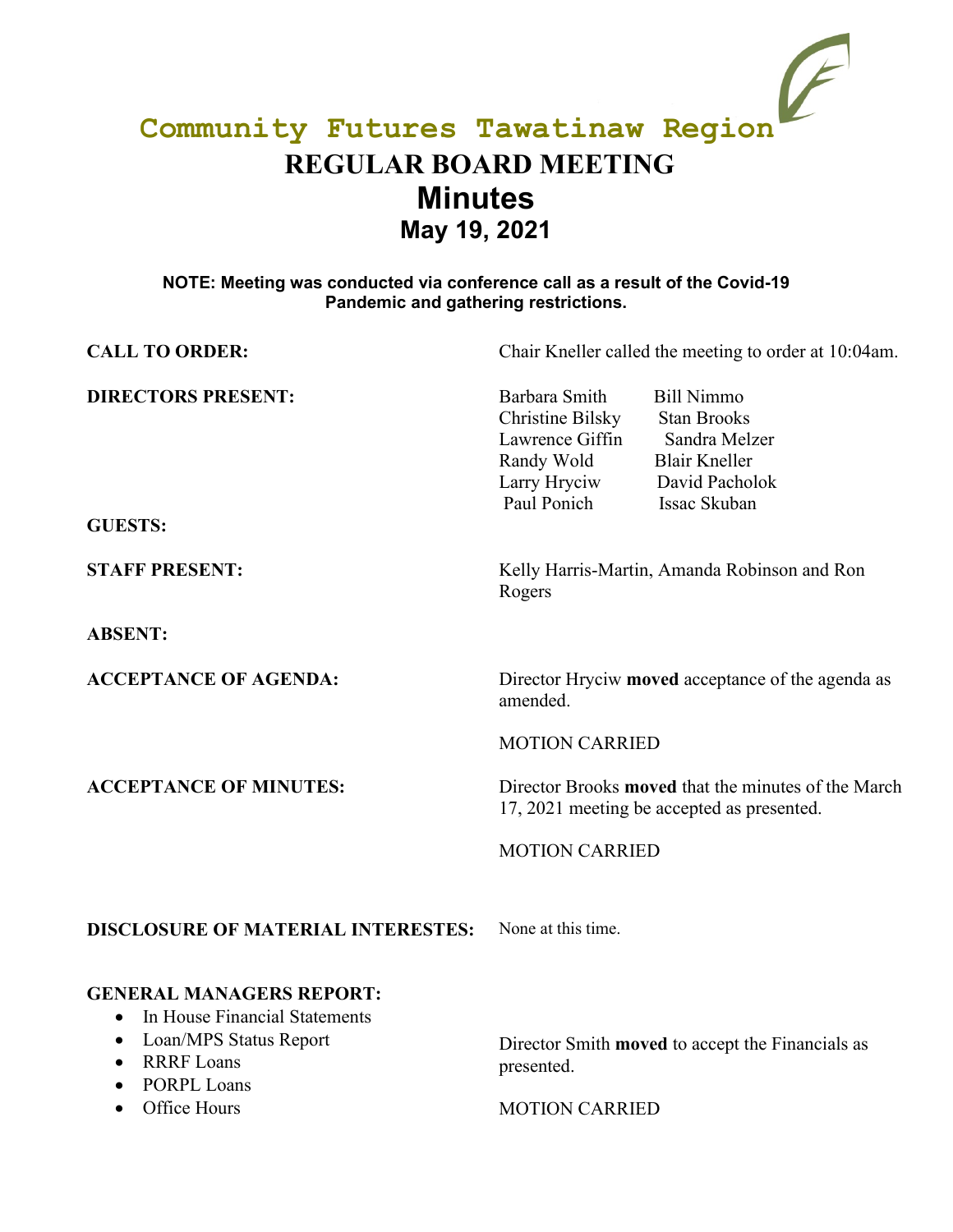- CFTR Capacity Building/Networking/Marketing
- CFTR Course Offerings
- Power Up North Conference 2020 and 2021
- Landing Valley Destination Region
- Love Local Morinville
- Audit
- OHS Manuals

Director Giffin **moved** to accept the General Managers Report as presented.

MOTION CARRIED

Director Smith **moved** to amend the March 17<sup>th</sup>, 2021 motion regarding the Pandemic Opportunities Response Program Loans to adjust their end date to June 30, 2021.

#### MOTION CARRIED

## **COMMUNICATIONS & MARKETING REPORT:**

Facebook/Instagram

## **YOUTH IN BUSINESS REPORT:**

-Bizkids, Adulting, Lemonade Day

Director Giffin **moved** to accept the Communications and Marketing Report as presented.

#### MOTION CARRIED

Director Pacholok **moved** to accept the Youth in business Report as presented.

#### MOTION CARRIED

#### **OTHER BUSINESS:**

- HR Committee
- Employee Contracts
- Annual Performance Report
- Federal Budget Update
- Board Vacancy

Director Bilsky **moved** that Annual Performance Report for 2020-2021 be accepted as amended.

Director Smith seconded the motion

MOTION CARRIED